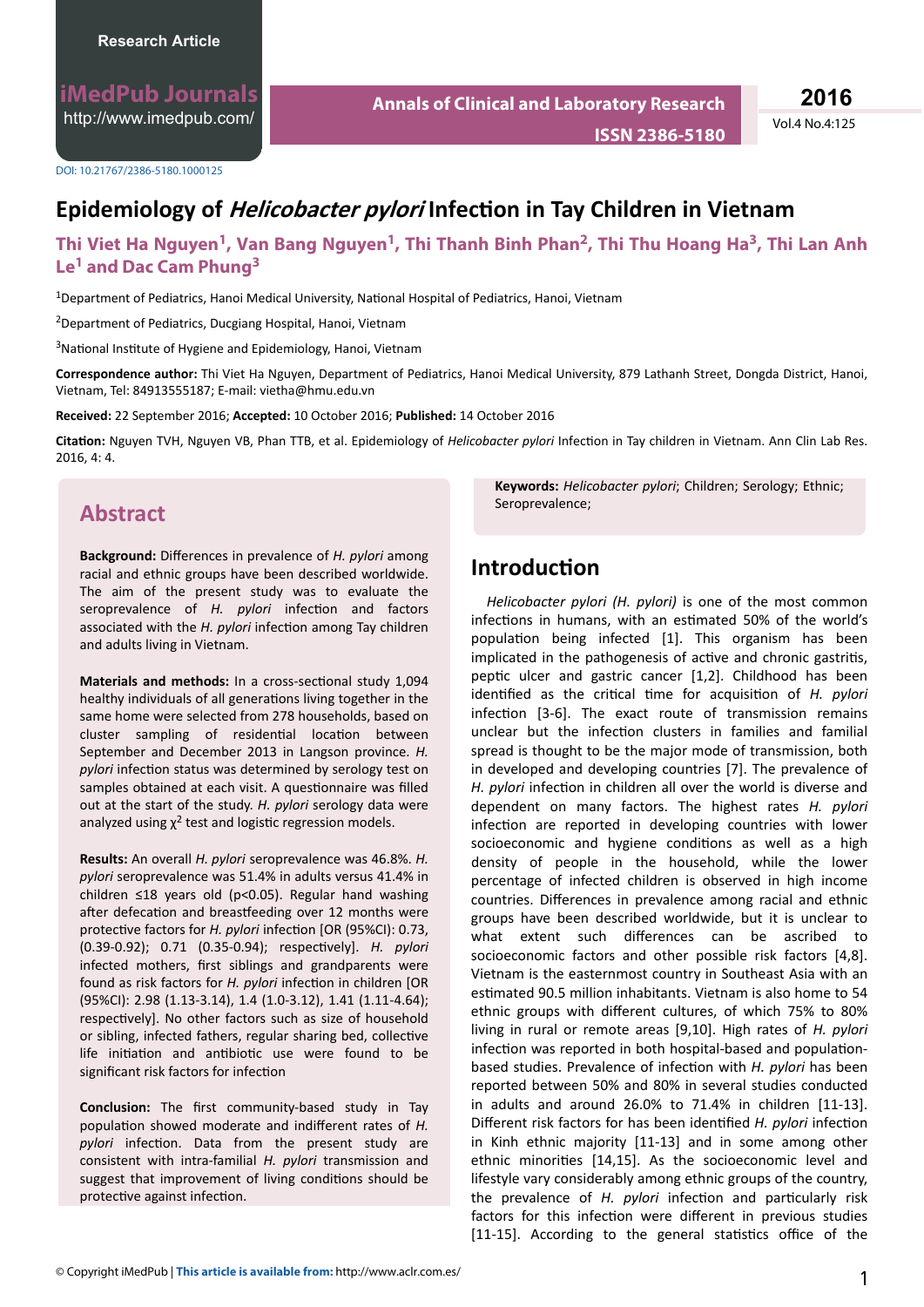Vol.4 No.4:125

government of Vietnam 2009 [10], the Tay is the second largest ethnic group in Vietnam after the majority Kinh ethnic group with an estimated 1.7 million people. Tay people have their own habits, customs, cultural practices and economic condition that differ from those of Kinh people [10]. No data is available about prevalence of H. pylori infection and risk factors for this infection in Tay people to develop appropriate preventative measures for managing the H. pylori infection in this subpopulation in the future. The aim of the present study was to evaluate the seroprevalence of H. pylori infection and factors associated with the H. pylori infection among Tay children and adults living in the Langson province.

# **Population and Methods**

#### **Study population**

Langson is a province in far northern Vietnam, covers an area of 8327.6 square kilometers and a population of 759,000 people. Tay people comprised 35.92% of the population [9,10]. Bacson is a district of Langson with population of 65,073 people over a total area of 698 square kilometers where we implemented the study, enrolling 1,094 members of all generations living together in the same home from 278 households.

To avoid a selection bias, children aged less than 6 months were excluded due to the likelihood of residual maternal H. pylori antibody, as well as those with severe diseases or immuno-compromised status due to the possibility of an altered immune response.

Data were collected after obtaining written consents from local administration and health authorities. Informed consent was obtained from each household member. The study was granted ethical clearance in Vietnam by the ethics committee of the Hanoi Medical University.

#### **Data collection**

In this cross-sectional study, door-to-door sampling method was adopted. We used a structured questionnaire, as in previous studies [12-15] for data collection on sociodemographic, health status and potential exposure. The questionnaires were completed by the study investigators and information was collected from the head of the households. Blood samples (5 mL) were obtained from each subject by peripheral venipuncture under aseptic conditions and were immediately centrifuged. Sera were separated and preserved in vaccine thermos, then sent to the reference laboratory (Microbiology Division of Digestive Diseases, National Institute of Epidemiology and Hygiene) on the same day where sera were stored at -20°C and processed as previously described  $[16]$ .

#### **Variable definitions**

H. pylori infection was determined by in-house ELISA for dosage of H. pylori IgG an body against specific H. pylori antigen. The ELISA was carried out in the reference laboratory

(Microbiology Division of Digestive Diseases, National Institute of Epidemiology and Hygiene) using sonicated Swedish and Vietnamese H. pylori strains as antigens prepared and validated in the microbiology department, Karolinska Institute, Stockholm for use in Vietnamese adults and children (sensitivity of 99.6%, and specificity of 97.8%) [16]. Children's sera with a value equal to or over 0.18 optical density (OD) unit were classified positive.

Socio-demographic variables consisted of age and sex of all children and adults in every household, monthly family income classified into three categories (i.e. <500.10<sup>3</sup> VND, actual national minimal monthly income, 500 to 1,000 or  $>1,000.10^{3}$ VND), household space (in 3 categories, i.e. up to 10 m<sup>2</sup>/capita according to national mean standard. 10 to 20 or  $>20$  m<sup>2</sup>/ capita), parents' occupation and parents' education level [10].

### Potential exposure variables were divided into three major subgroups

Environmental, individual hygiene and life-style including water sources classified in 2 main sources (family well and others such as streams, raining or collective wellness), latrine in 2 main types (existence or not), pet (dog or cat) in the house in 2 categories (presence or not), behavior of children on hand washing before meal and after toilet in 2 categories (not regular for those who practiced less frequently than one per twice, and regular for those who practiced every time or every of other time), mouth-to-mouth feeding from mothers or caregivers to child in 2 categories (regular or not), breast feeding duration in 2 categories (shorter or longer than 12 months of age).

Promiscuity including size of household in 2 categories ( $\leq 4$ or ≥5), sibling size in 2 categories (≤2 or ≥3), sharing a bed in 2 categories (with ≤3 and with ≥4 persons), collective life initiation in 2 categories (<3 years and ≥3 years of age).

Health status variables consisted of H. pylori infection status in parents and sibling (H. pylori seropositivity or seronegativity), gastro-duodenal history of child and parents (defined as having had a gastro-duodenal disease if this disease was diagnosed and treated by health-givers from district health center or higher levels) in 2 categories (presence or absence), and history of child's antibiotic use during the previous 6, 12 months determined from individual health booklets or in-depth interviews of the main caregivers, in 2 categories (absence or presence).

#### **Statistical analysis**

First, study population characteristics were compared according to their H. pylori infection status using the Chi square  $(x^2)$  test. As one of the major aims of our study was to detect the factors potentially influencing H. pylori infection in this subpopulation, the appropriate strategy of analysis must be able to control for mutual confounding, point out the risk factors and avoid overlooking important associated variables. We then analyzed separately the associations between H. pylori infection status with the demographic and socio-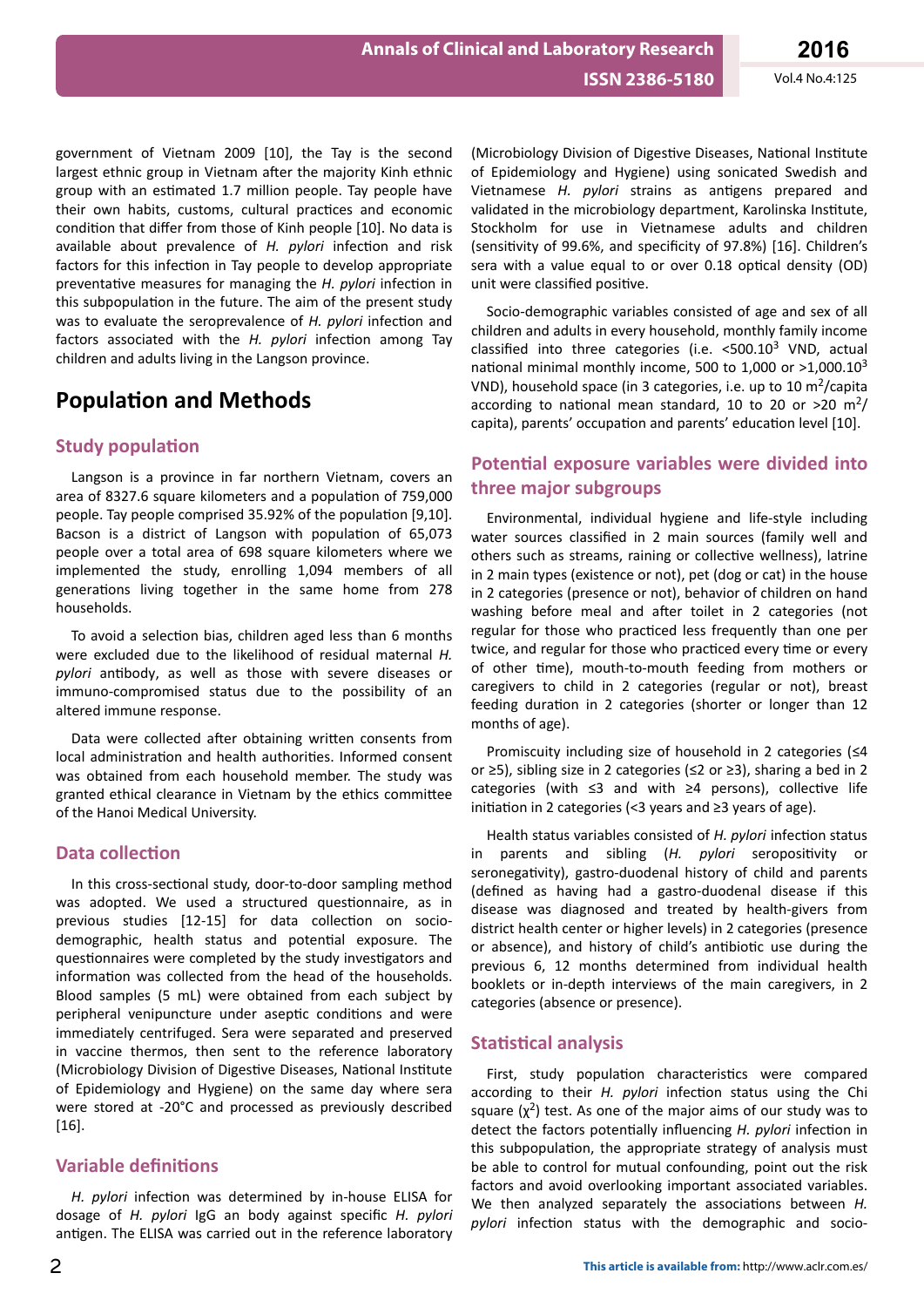Vol.4 No.4:125

economic variables and with variables related to potential exposure. Analysis was performed firstly by univariate technique, by adjusting in each group on every variable, and finally by using backward stepwise conditional logistic regression to select variables importantly associated with H. pylori infection within each group, including all variables significantly associated with H. pylori seropositivity after adjustment and those with p values less than 0.20 by Chi square test. Associations were expressed as odds ratio (OR) and their confidence intervals (95% CI). Finally, backward stepwise conditional procedures were used again to include in the final model not only variables independently associated with H. pylori serological status in each group, but also those known to be important for transmission pathways. Statistical significance was set up at the 0.05 level. All p values were 2tailed. Data were analyzed using SPSS software (SPSS® for Windows™ version 16.0 Copyright SPSS Inc.).

### **Results**

Among 1,094 individuals enrolled in the study, 512 (46.8%) were seropositive for H. pylori infection. H. pylori seroprevalence was 51.4% (304/591) in adults and 41.4% (197/476) in children ≤18 years old (p<0.05). Rates of *H. pylori* infection is associated with socio-demographic variables in Tay children aged 6 months to 18 years is presented in Table 1. There were no significant differences in H. pylori seropositivity based on sex (p>0.05). The prevalence of H. pylori infection was 30.9% for children under 3 years of age, rising to 53.1% for those older than 15 years. When analyzed by age strata, the odds of infection were higher for children aged over 15 years compared with those aged less than 3 years (odds ratio [OR], 1.59; 95% CI, 1.09-2.32). No significant relationship was found between H. pylori seropositivity and variables related to socioeconomic status of their household.

Table 1 Socio-demographic associated with *H. pylori* seropositive in Tay children aged 6 months to 18 years

| <b>Study variables</b>                         |                                                                                                       | n/N     | Positive (%) | p-value   | <b>OR</b><br>95% CI |
|------------------------------------------------|-------------------------------------------------------------------------------------------------------|---------|--------------|-----------|---------------------|
| <b>Variables</b>                               | Categories                                                                                            |         |              |           |                     |
| Gender                                         | Female                                                                                                | 103/240 | 42.9         | <b>NS</b> | $1.19(0.82 - 1.71)$ |
|                                                | Male                                                                                                  | 94/236  | 39.8         |           | $\mathbf{1}$        |
| Age group (years)                              | $3$                                                                                                   | 17/55   | 30.9         |           | $\mathbf{1}$        |
|                                                | $3-6$                                                                                                 | 31/83   | 37.3         | <b>NS</b> | $1.33(0.65-2.75)$   |
|                                                | $6 - 10$                                                                                              | 65/153  | 42.5         | <b>NS</b> | $1.65(0.86-3.18)$   |
|                                                | $10 - 15$                                                                                             | 50/121  | 41.3         | <b>NS</b> | $1.57(0.8-3.1)$     |
|                                                | $15 - 18$                                                                                             | 34/64   | 53.1         | 0.016     | $1.59(1.1-2.32)$    |
| Monthly<br>income<br>(Thousands VND/capita)    | $500$                                                                                                 | 16/42   | 38.1         |           | $\mathbf{1}$        |
|                                                | 500-1.000                                                                                             | 83/193  | 43.0         | <b>NS</b> | $1.08(0.76-1.53)$   |
|                                                | >1.000                                                                                                | 86/209  | 41.1         | <b>NS</b> | $1.09(0.54 - 2.19)$ |
| (m <sup>2</sup> /<br>House<br>space<br>person) | < 10                                                                                                  | 14/26   | 53.8         |           | $\mathbf{1}$        |
|                                                | $10 - 20$                                                                                             | 74/196  | 37.8         | 0.05      | $0.72(0.47-0.99)$   |
|                                                | >20                                                                                                   | 86/205  | 41.9         | <b>NS</b> | $0.58(0.25-1.4)$    |
| Mother occupation                              | Peasant                                                                                               | 117/277 | 42.2         | <b>NS</b> | $1.05(0.72 - 1.85)$ |
|                                                | Others                                                                                                | 80/199  | 40.2         |           | $\mathbf{1}$        |
| Father occupation                              | Peasant                                                                                               | 100/244 | 40.9         | <b>NS</b> | $0.98(0.83 - 2.79)$ |
|                                                | Others                                                                                                | 97/232  | 41.8         |           | $\mathbf{1}$        |
| Mother education level                         | $\ge$ secondary                                                                                       | 86/208  | 41.3         | <b>NS</b> | $0.99(0.76-3.94)$   |
|                                                | <secondary< td=""><td>111/268</td><td>41.4</td><td></td><td><math>\mathbf{1}</math></td></secondary<> | 111/268 | 41.4         |           | $\mathbf{1}$        |
| Father education level                         | $\ge$ secondary                                                                                       | 88/188  | 46.8         | <b>NS</b> | 1.24 (0.65-3.98)    |
|                                                | <secondary< td=""><td>109/288</td><td>37.8</td><td></td><td><math>\mathbf{1}</math></td></secondary<> | 109/288 | 37.8         |           | $\mathbf{1}$        |

H. pylori seropositive in relation to environment, individual hygienic status and children lifestyle are presented in Table 2. No significant differences in rates of H. pylori infection based on water source, latrine presence, regular hand washing before meal and having pets. Children doing hand washing after defecation was less likely to H. pylori seropositivity (OR: 0.63, 95% CI 0.49 to 0.96, p=0.023). Breastfeeding more than 12 months was negatively and independently associated with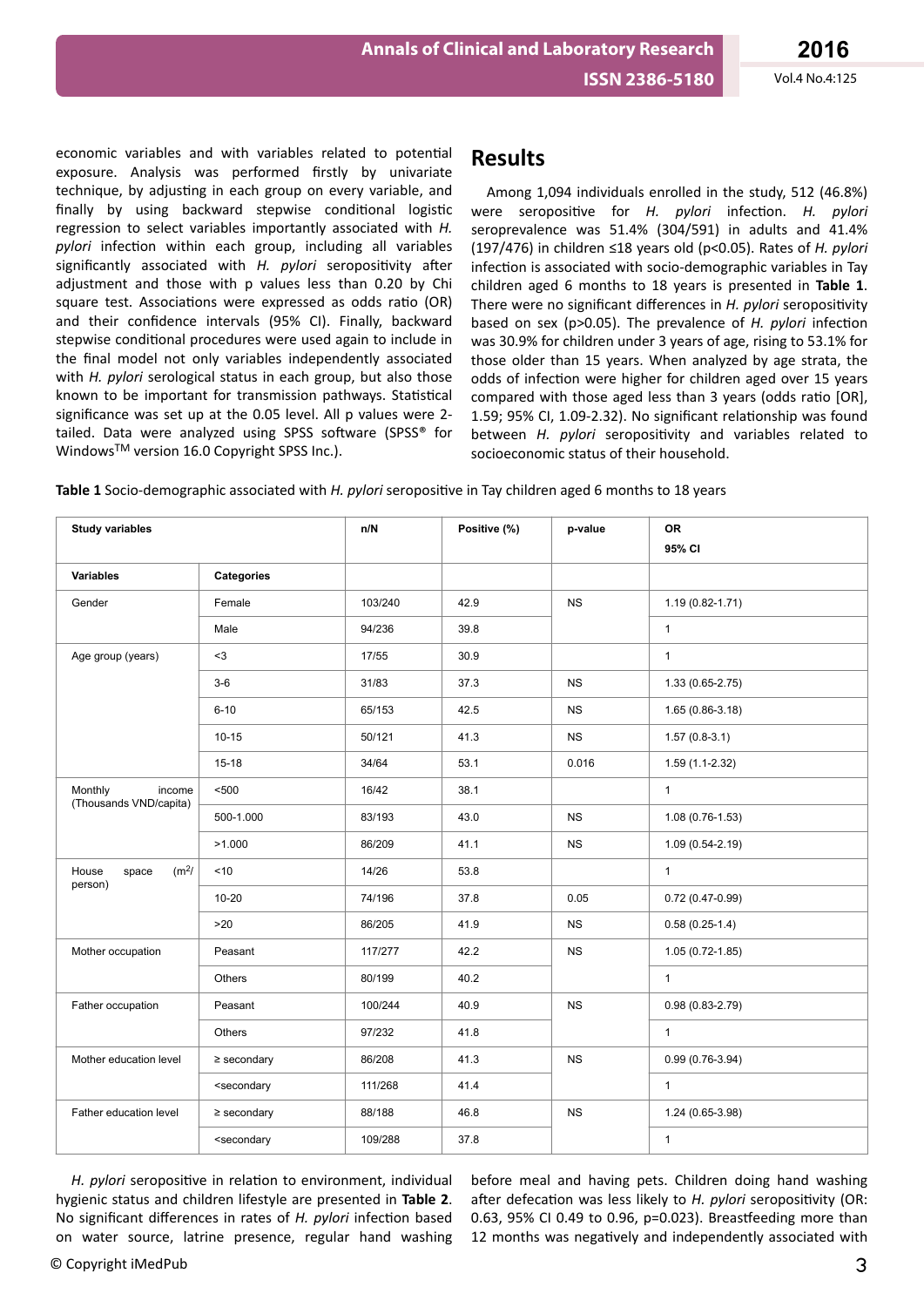Vol.4 No.4:125

#### H. pylori seropositivity (adjusted OR (95% CI): 0.71 (0.35 to  $0.94$ ), p=0.036)

| <b>Study variables</b>                   |                   | n/N     | Positive (%) | p-value   | <b>OR</b><br>95%CI |
|------------------------------------------|-------------------|---------|--------------|-----------|--------------------|
| <b>Variables</b>                         | <b>Categories</b> |         |              |           |                    |
| Water sources                            | Family well       | 99/208  | 47.6         | <b>NS</b> | $0.79(0.54-1.16)$  |
|                                          | <b>Others</b>     | 98/262  | 37.4         |           | $\mathbf{1}$       |
| Latrine presence                         | Yes               | 29/59   | 49.2         | <b>NS</b> | $1.17(0.51-1.57)$  |
|                                          | <b>No</b>         | 168/407 | 41.3         |           | $\mathbf{1}$       |
| Eating with the fingers                  | Yes               | 106/245 | 43.2         |           | $1.1(0.54-1.64)$   |
|                                          | No                | 91/231  | 39.4         |           | $\mathbf{1}$       |
| Regular hand washing<br>before meal      | Yes               | 181/438 | 41.3         | <b>NS</b> | $1.11(0.56-2.19)$  |
|                                          | No                | 16/38   | 42.1         |           | $\mathbf{1}$       |
| Regular hand washing<br>after defecation | Yes               | 188/462 | 40.7         | 0.023     | $0.63(0.49-0.96)$  |
|                                          | <b>No</b>         | 9/14    | 64.2         |           | $\mathbf{1}$       |
| Regular<br>receiving<br>chewed food      | Yes               | 115/272 | 42.2         | <b>NS</b> | $1.05(0.51-1.35)$  |
|                                          | <b>No</b>         | 82/204  | 40.2         |           | $\mathbf{1}$       |
| Dog in house                             | Yes               | 127/317 | 40.0         | <b>NS</b> | $0.91(0.75-1.69)$  |
|                                          | No                | 70/159  | 44.0         |           | $\mathbf{1}$       |
| Cat in house                             | Yes               | 118/293 | 40.3         | <b>NS</b> | $0.94(0.67-1.68)$  |
|                                          | <b>No</b>         | 79/183  | 43.2         |           | $\mathbf{1}$       |
| Breast feeding duration                  | <12 months        | 59/110  | 53.6         | 0.036     | 1.42 (1.07-2.68)   |
|                                          | $\geq$ 12 months  | 138/366 | 37.7         |           | $\mathbf{1}$       |

H. pylori seropositive in Tay children in relation to variables related to promiscuity and health status of study population as well as antibiotic use in children are presented in Table 3. The prevalence of H. pylori was higher among children with a family member infected with the bacterium than among children without any infected family member. The differences were significant for mothers, siblings, and also grandparents (p<0.001). We did not find any relationship between H. pylori seropositivity in children and variables related to promiscuity (i.e. size of household or sibling, H. pylori infection in fathers, regular sharing bed, collective life initiation and history antibiotic use within 6 or 12 months in children).

Table 3 H. pylori seropositive in Tay children in relation to variables related to promiscuity and health status of study population

|  | <b>Study variables</b> |                   | n/N     | Positive (%) | p-value   | <b>OR</b>         |
|--|------------------------|-------------------|---------|--------------|-----------|-------------------|
|  |                        |                   |         |              |           | 95%CI             |
|  | <b>Variables</b>       | <b>Categories</b> |         |              |           |                   |
|  | Size of household      | $\leq 4$          | 98/241  | 40.7         | <b>NS</b> |                   |
|  |                        | $\geq 5$          | 99/235  | 42.2         |           | $1.13(0.78-1.64)$ |
|  | Size of sibling        | $\leq$ 2          | 111/278 | 39.9         | <b>NS</b> | $0.92(0.61-1.87)$ |
|  |                        | $\geq$ 3          | 86/198  | 43.4         |           |                   |
|  | Regular sharing bed    | $\leq$ 3          | 54/132  | 40.9         | <b>NS</b> | $0.98(0.67-1.64)$ |
|  |                        | $\geq 4$          | 143/344 | 41.6         |           |                   |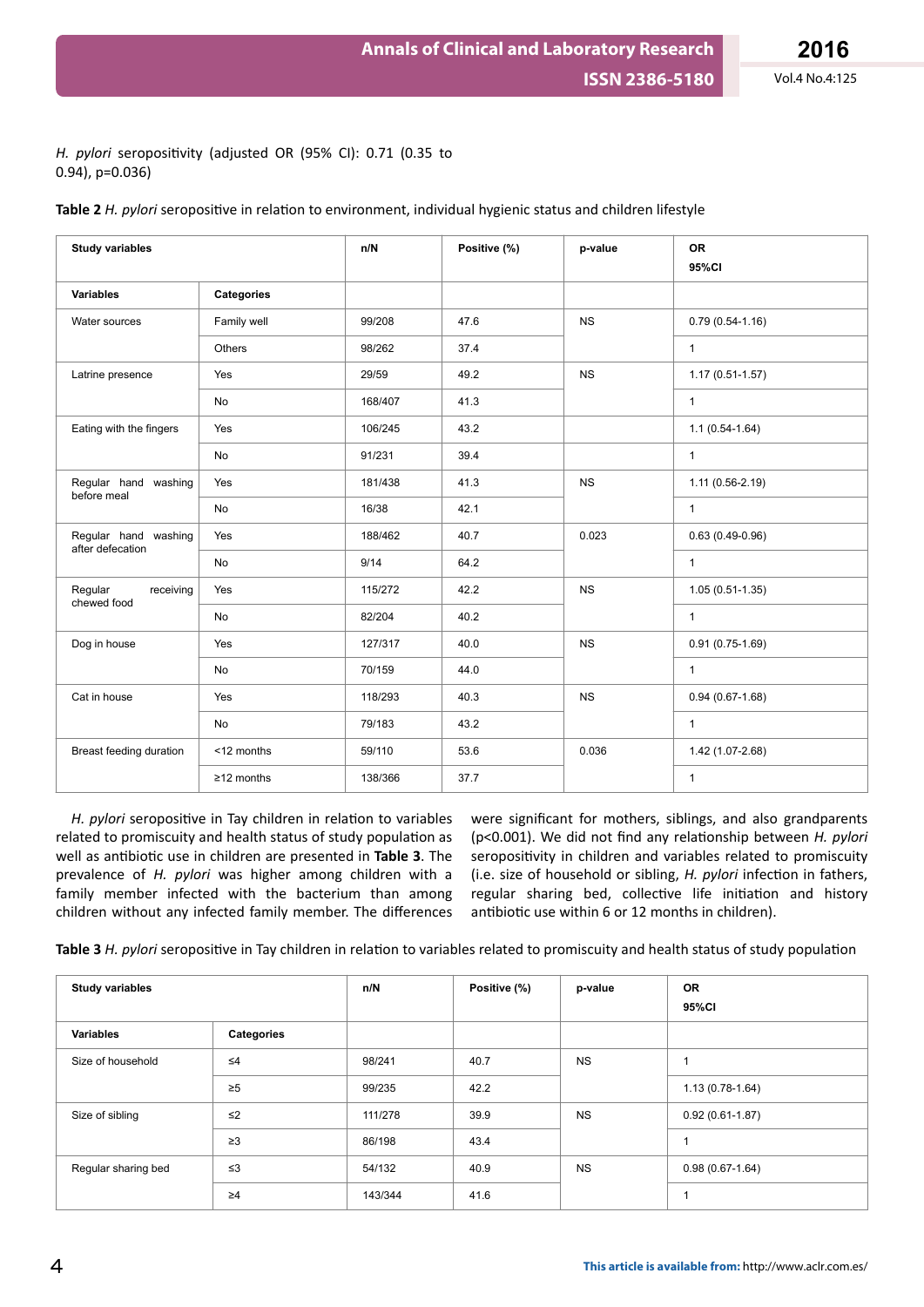| Collective life initiation                      | $\geq$ 3 years          | 147/344 | 42.7 | <b>NS</b> | $0.83(0.41-1.64)$   |
|-------------------------------------------------|-------------------------|---------|------|-----------|---------------------|
|                                                 | 1-3 years               | 19/38   | 50   |           | $\mathbf{1}$        |
| H. pylori infection in mother                   | Positive                | 78/124  | 62.9 | 0.001     | 4.04 (2.42-6.75)    |
|                                                 | Negative                | 45/154  | 29.2 |           | $\mathbf{1}$        |
| H. pylori infection in father                   | Positive                | 42/91   | 46.1 | <b>NS</b> | $1.68(0.95-2.9)$    |
|                                                 | Negative                | 42/123  | 34.1 |           | $\mathbf{1}$        |
| H. pylori infection in both<br>parents          | 2 positive              | 23/40   | 57.5 | 0.001     | $1.68(1.0-2.5)$     |
|                                                 | 1 positive + 1 negative | 21/58   | 36.2 | <b>NS</b> | $1.12(0.52 - 2.41)$ |
|                                                 | 2 negative              | 22/71   | 30.9 |           | $\mathbf{1}$        |
| H. pylori infection in siblings                 | 3 positive              | 6/7     | 85.7 | 0.013     | 16 (1.7-142)        |
|                                                 | 2 positive              | 4/8     | 50.0 | <b>NS</b> | $1.9(0.83-4.3)$     |
|                                                 | 1 positive              | 29/48   | 60.4 | 0.001     | $1.63(1.26-2.14)$   |
|                                                 | negative                | 22/85   | 25.9 |           | $\mathbf{1}$        |
| GI disease in mother                            | Yes                     | 50/120  | 41.7 | <b>NS</b> | $1.17(0.92 - 1.63)$ |
|                                                 | No                      | 56/158  | 35.4 |           | $\mathbf{1}$        |
| GI disease in father                            | Yes                     | 31/97   | 31.9 | <b>NS</b> | $0.89(0.52 - 1.43)$ |
|                                                 | No                      | 43/117  | 35.8 |           | $\mathbf{1}$        |
| H. pylori<br>infection<br>in<br>grandmother     | Positive                | 22/29   | 75.9 | 0.001     | $2.6(1.82-5.1)$     |
|                                                 | Negative                | 13/57   | 22.8 |           | $\mathbf{1}$        |
| H. pylori<br>infection<br>in<br>grandfather     | Positive                | 22/27   | 81.4 | 0.001     | $1.98(1.11-3.3)$    |
|                                                 | Negative                | 6/15    | 40.0 |           | $\mathbf{1}$        |
| Antibiotics use within 6<br>months in children  | Yes                     | 50/142  | 35.2 | <b>NS</b> | $0.82(0.49-1.24)$   |
|                                                 | No                      | 147/334 | 44.4 |           |                     |
| Antibiotics use within 12<br>months in children | Yes                     | 96/249  | 38.6 | <b>NS</b> | $0.88(0.55-1.20)$   |
|                                                 | No                      | 101/227 | 44.5 |           | $\mathbf{1}$        |

In the final model of multivariate analysis (data not shown), low risk for *H. pylori* infection in children was independently associated with regular washing hand after defecation (OR 0.73 (0.39-0.92). In contrast, *H. pylori* infection in mothers, first sibling and grandparents were found associated with higher risk factors for *H. pylori* infection in children (OR (95%CI): 2.98 (1.13-3.14); 1.4 (1.0-3.12); 1.41 (1.11-4.64); respectively).

# **Discussion**

Our study showed an overall prevalence of *H. pylori* infection in Tay people was 46.8%. *H. pylori* seroprevalence was 51.4% in adults and 41.4% in children ≤18 years old. The seroprevalence of *H. pylori* infection of the present study was comparable to those reported in other community-based studies in Vietnam [11-15]. Hoang et al. conducted a community-based study in Kinh majority ethnic in Hanoi showed an overall seroprevalence of *H. pylori* of 58.2% with 47.3% in children [11]. In another community-based study in Kinh of a rural area from Nghean province, Nguyen et al.

reported an overall rate of *H. pylori* infection of 61.5% and 55.5% prevalence in children [17]. Recently, Le et al. reported an overall rate of 45.2% with 40.0% in children under 15 in their community-based study carried out in a population of Kinh and 4 other minority ethnics in central highland [15]. However, the overall *H. pylori* infection rate and rate of infection in children in the present study was comparable to the higher than those of the previous study carried out in a population of Kinh and 3 other minority ethnics in a mountainous area conducted by Trinh et al. [14].

It is believed that *H. pylori* is mainly acquired during childhood and little is known about its age of onset, rate, or mode of colonization [3-5]. Okuda et al. followed-up 108 out of 237 Japanese infants until 24 months by a fecal antigen test found that 16 infants turned to be HpSA positive within 12 months. Among them four infants remained positive by the consecutive tests demonstrated infants seemed to acquire *H. pylori* infection in the first year of life [18]. The proportion of infected children in the present study increases with age. *H.* pylori infection rate was 30.9% for children under 3 years of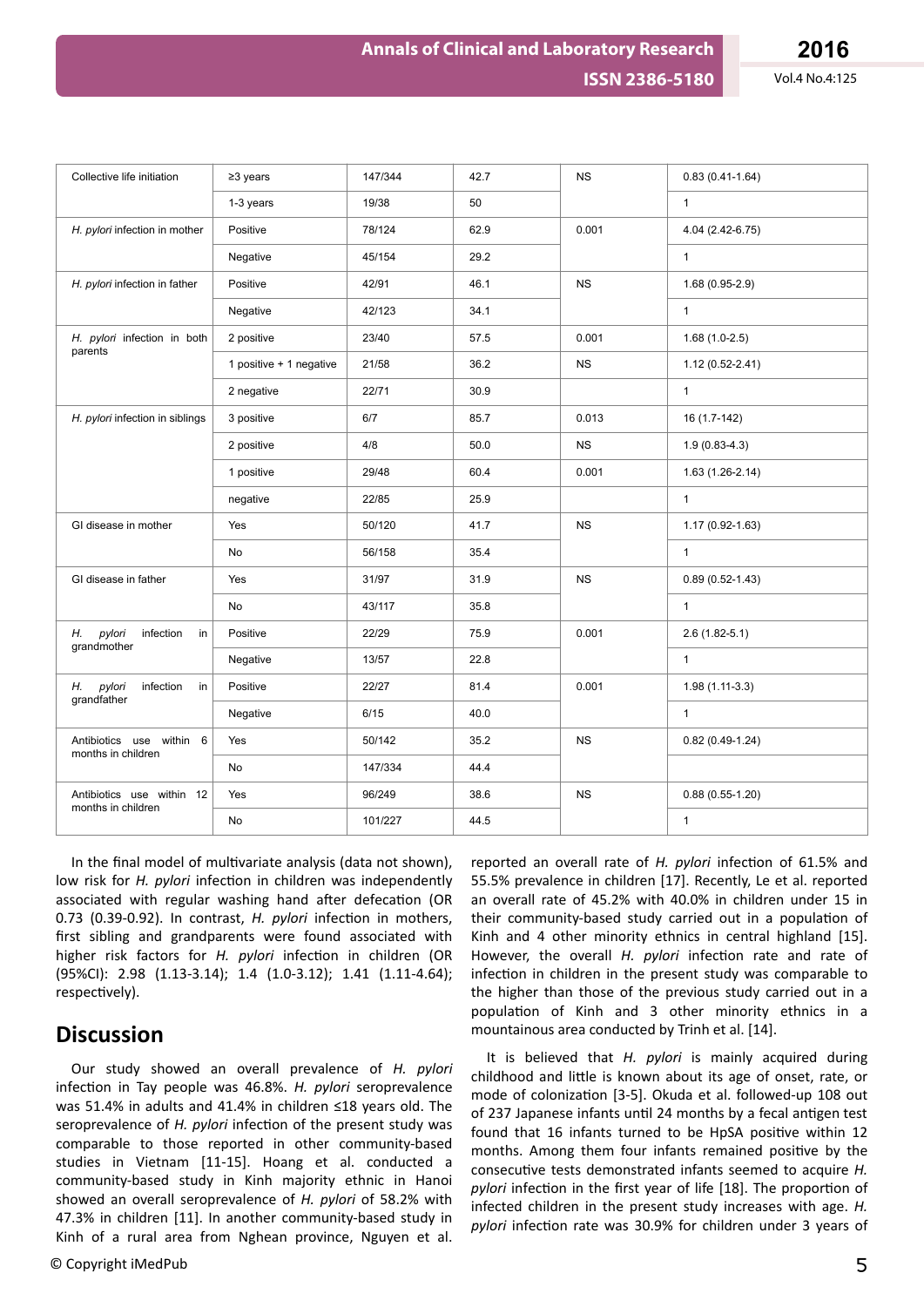age, rising to 53.1% for those older than 15 years. The odd of infection was 1.59 fold for children aged over 15 years compared with those under 3 years old (OR: 1.59; 95%CI: 1.09-2.32) confirming that children from developing countries are at greater risk of infection. Several studies supported the observation that early childhood is the main period of acquisition of *H. pylori* infection in high prevalence population. Vanderpas et al. [19] reported the prevalence of *H. pylori* was ranged from 18.2% in children less than 6 years old to 49.3% among group aged 12-17 years. *H. pylori* infection rates in children aged 3 to 7-year old, 8 to 12-year old and 13 to 16 year-old children were 39.5%, 41.0% and 54.5%, respectively were showed by Zhang [20]. Rothenbacher et al. [3] also found seroprevalence of *H. pylori* of 8.9% in the 1-year-old children, 36.4% in the 2-year-old children, and 31.9% in the 4-year-old children. Among 603 subjects of *H. pylori* negative, 38.7% became infected within 12 years. Nguyen et al. reported an increase of *H. pylori* seroprevalence from 22.6% in children under 3 to 39.3% in 10-15 years' group (OR: 2.1; 95%CI: 1.4-3.1) in a study population of 824 children [12]. Our data is thus in line with the finding of others studies presently.

A significant association of *H. pylori* with male was showed in some previous studies [21]. The seroprevalence of *H. pylori* was significantly higher in boys (p<0.01) in two studies conducted in Spain and Japan. In contrast, the rate of *H. pylori* infection was not found to be related to gender in Taiwan, Korea, and Mexico [22-24]. There was no significant difference between the prevalence of H. pylori infection and gender in our study.

Low socioeconomic status and poor sanitary standards have been described as risk factors for the acquisition and transmission of *H. pylori* [25]. No significant relationship was found between *H. pylori* seropositivity and variables related to socio-economic status of their household in our study. Data from some previous studies have revealed that socioeconomic level is a risk factor for *H. pylori* infection. The prevalence by age decreasing along with socioeconomic development was reported in a multi-center study from Czech Republic [26]. The rate of *H. pylori* infection was significant decreased from 41.7% in 2001 to 23.5% in 2011. Decrease in the rate of *H. pylori* infection in children was also reported in Estonia [27] and Russia [28]. It has been explained by improving socioeconomic conditions and standards of living together. Mother's educational levels rather than the fathers were associated with the rate of *H. pylori* infection in children has been shown in Argentina study [29]. One Korean study showed that the prevalence of *H. pylori* infection was lower in children from families of higher socioeconomic status [23]. The poor socioeconomic status of people in southwest Tehran is correlated with a higher incidence of infection (p<0.05) [30].

Potential exposure variables in relation to individual hygiene as well as exclusive habits and life-style have been always sought by investigators in epidemiological studies on *H. pylori* infection [22,23]. The present study showed no significant differences in rates of *H. pylori* infection based on water source, latrine presence, regular hand washing before meal and having pets. Children doing hand washing after defecation

was less likely to *H. pylori* seropositivity (OR: 0.63, 95%CI: 0.49-0.96, p=0.023). In the present study, Nguyen et al. has shown that owing latrine in the family and regular washing hand before meal is significantly associated to lower *H. pylori* seroposivity [13,31]. In contrast, regular washing hand after defecation and no taking food by hand appeared as protective factors for *H. pylori* infection in ethnic people in Vietnam. Abebaw et al. also reported higher seroprevalence of *H. pylori* in people who used unprotected surface water and irregular washing hand before meal [32].

Breastfeeding more than 12 months was negatively and independently associated with *H. pylori* seropositivity in the present study (adjusted OR 0.71; 95% CI: 0.35-0.94, p=0.036). Some studies have shown breastfeeding's protective effect against the acquisition of *H. pylori* infection [33,34], while other studies have reported that breastfeeding does not have a protective effect against the acquisition of *H. pylori* infection [35,36]. In a case-control study parents of children with and without *H. pylori* infection who had undergone endoscopic survey and gastric biopsy in the Tehran, Monajemzadeh et al. found that breastfeeding in the first 6 months after birth may decrease the degree of *H. pylori* colonization, postpone infection until older age, shorten the duration of symptoms, and be concomitant with milder gastritis [37]. Results from previous study showed that children breastfed longer than 12 months were likely to be more infected by *H. pylori* than those breastfed for a shorter duration (OR: 1.64; 95% CI: 1.09-2.71) [30]. A systematic review conducted by Chak showed that breast-feeding is protective against *H. pylori* infection (OR 0.78; 95% CI: 0.61-0.99; p=0.02) [34]. OR was 0.55 (95% CI: 0.33-0.93; p=0.01) in studies in which the subjects resided in developing countries compared with 0.93 (95% CI: 0.73-1.19; p=0.28) in those of developed nations. Thomas et al. found a positive relation between the age at acquisition of the infection and amount of anti-*H. pylori* IgA in human breast milk in Gambian children [38]. They concluded that specific human milk IgA may have a crucial role in delaying the onset of *H. pylori* infection. Gold et al. showed an association between breastfeeding and an increased risk for *H. pylori* IgGseroconversion during 14 months of follow-up. The possible mechanisms enrolled in this protection may be the lactoferrin in human milk which binds to *H. pylori* liposaccharide inactivating the organism [39] and breast milk inhibited *H. pylori* adherence to gastric adenocarcinoma cell line *in vitro* [40].

The prevalence of *H. pylori* was higher among children with a family member infected with the bacterium than among children without any infected family member. Our study showed the presence of infected siblings, mother and grandparents as a risk factor for the infection in children. We did not find any relationship between *H. pylori* seropositivity in children and variables related to promiscuity such as size of household or sibling, *H. pylori* infection in fathers, regular bed sharing, collective life initiation and history of antibiotic use within 6 or 12 months in children. Some authors have demonstrated the mode of *H. pylori* transmission was infection clusters in families and familial spread [35,41]. Data from those studies provided an evidence that having infected family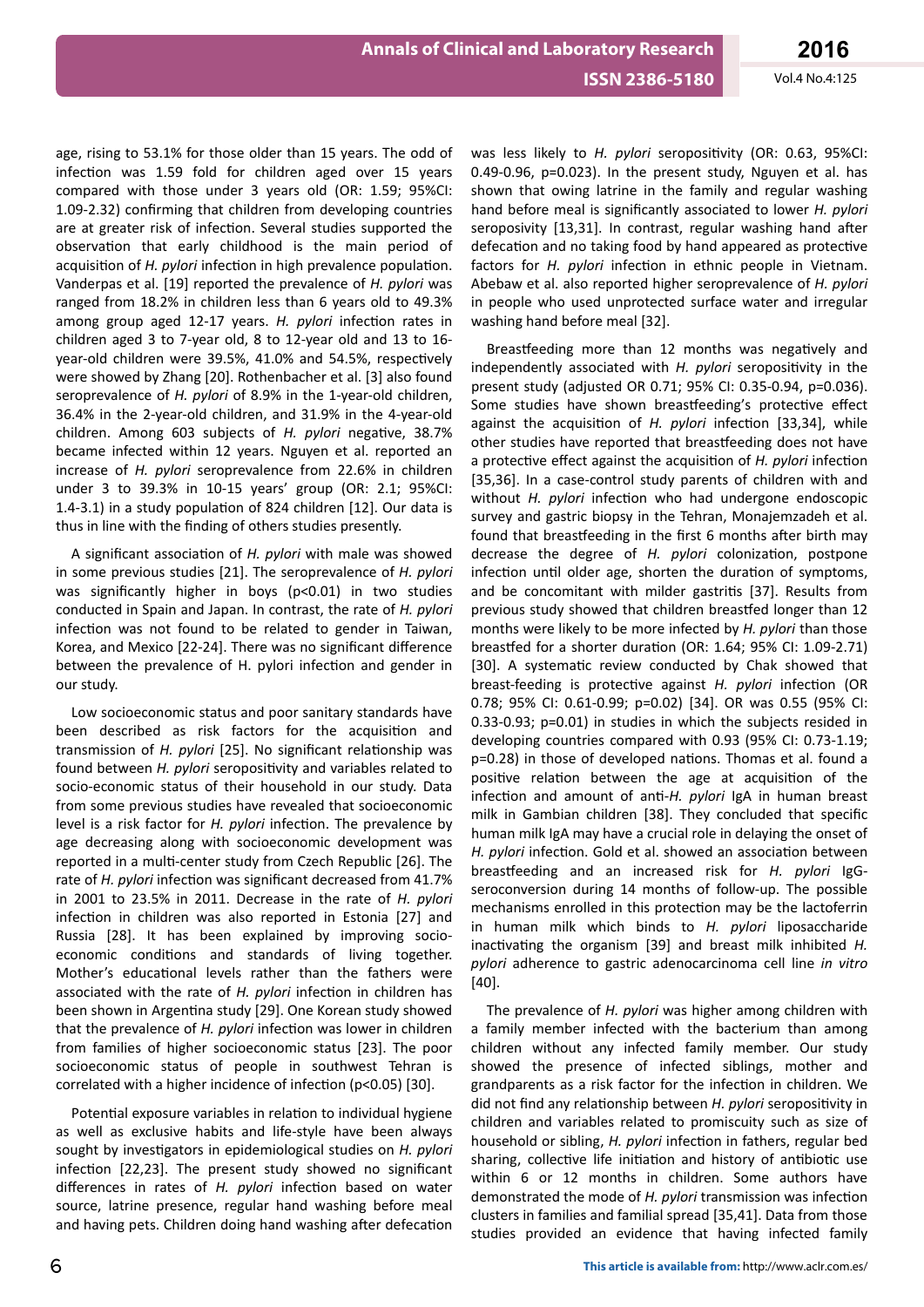**ISSN 2386-5180** Vol.4 No.4:125

members is highly associated with the infection in children. Drumm et al. reported seroprevalence of 80% in children whose has infected siblings compared to 13% of age-matched controls [41]. Malaty et al. also provided data demonstrating an increased prevalence of colonized children of infected parents [42,43]. The higher prevalence of infection due to *H. pylori* in parents of infected children suggests person-toperson transmission within the family [22,35]. The *H. pylori* status of the mother was found to be a strong determinant for childhood infection and more predictive than the status of the father. Kivi et al. showed that having an infected mother (OR: 11.6; 95% CI: 2.0-67.9) or at least one infected sibling (OR: 8.1, 95% CI: 1.8-37.3) was a major risk factor for *H. pylori* infection in Swedish children [41]. The mother is likely to have introduced the infection to her offspring, because daycare attendance and *H. pylori* prevalence amongst classmates have been refuted as risk factors for the infection in this child population, thus rendering child-to-child transmission outside the family improbable in Sweden [44]. Goodman et al. showed that having infected siblings was a predictor of the infection in children, although that study did not control for parental infection status [45]. The importance of both infected siblings and mothers was recently corroborated in a Brazilian highprevalence community [46]. The findings are substantiated by a previous report of *H. pylori* strain concordance between mothers and offspring and amongst siblings, demonstrated by using bacterial molecular typing in a subset of the currently studied families [47]. Aguemon et al. also reported the higher infection rate in children whose parents were both infected or only infected mother. By using logistic regression analysis, sharing bed (OR: 3.85; 95% CI: 1.53-9.67, p<0.003) and infected mothers (OR: 9.82, 95% CI: 4.13-23.31, p<0.001) were independent predictors for *H. pylori* infection. Family contact with infected persons and crowded living conditions were associated with increased risk of infection  $[4,22,43]$ . In the present study, we observed rates of higher positivity among children of *H. pylori* positive mothers or grandparents compared to those whose family members were negative. Result from our study is as same as those from another study conducted in Mekong delta by Nguyen et al. *H. pylori* infection in mothers (OR: 4.04; 95% CI: 2.72-6.75; p=0.001), in the first and third siblings (OR (95% CI): 1.63 (1.26-2.14), p=0.001 and 1.6 (1.07-14.2), p=0.013) and grandparent (OR (95% CI) 2.6  $(1.82-5.1)$  and  $1.98$   $(1.1-3.3)$ ,  $p=0.001$ ) were identified as risk factors for infection in *H. pylori* children [30]. The fact that *H. pylori* infection in siblings influenced more on the infection of other children than the infection in the mother might be explained by longer and closer contact between siblings than with mother, because in Vietnam, like in most developing countries, after the first year of age, children spent more time to play and to sleep together with siblings than with mother or father. Mouth secretions of mother could be contaminated with *H. pylori* may be transmitted to the infant and child. Transmission may occur also for sharing common cups, spoons, chopsticks, teats of feeding bottles, or for chewing or tasting children's food.

Strength of our study lies in this cross-sectional community based-study. We recruited a large population who were all

members of all generations living together in the same household. This method of sampling facilitated the data analysis and interpretation, provided a more comprehensive understanding about the interaction or interrelation between studied variables and *H. pylori* infection. Therefore, it rendered more feasible and more reliable for risk factors to be identified among studied socio-demographic and potential exposure variables. Because of the possible limitations of our study in our study are issued from the limitation of structured questionnaire reluctantly adopted according to human and financial conditions of the study. The first limitation resides in recall biases inevitably committed by respondents during interview. One more limitation is ambiguity and difficulty to calculate exact income per capita per month given diversity in homemade and self-serving products, very popular in this population living in remote area of mountain province. Another point of limitation issued from limited knowledge of participants in recognizing history of gastro duodenal disorders and loss of health booklet or medical prescription in many cases, sources of inaccuracy in deciding whether someone had suffered from digestive disease in relation to *H. pylori* infection

## **Conclusion**

This first community-based study of epidemiology of *H*. *pylori* infection in the Tay population settled in mountain province showed moderate and indifferent rates of seropositivity of *H. pylori* infection. Data from the present study are consistent with intrafamilial *H. pylori* transmission and suggest that improvement of living conditions should be protective against infection.

# **Acknowledgement**

#### We sincerely thank

1. National Fund of Scientific and Technological Development (NAFOSTED) for sponsoring this study.

2. Hanoi Medical University and the National Institute of Epidemiology and Hygiene for material and technical supports indispensable for the study.

3. The personnel of the Provincial Department Health of Bacson District, whose invaluable and primordial assistance and involvement in organization and participation make these funding possible.

4. And all household members participating to the study for their preciously collaborative spirit.

# **Funding**

This study was funded by National Fund of Scientific and Technological Development (NAFOSTED) of Vietnam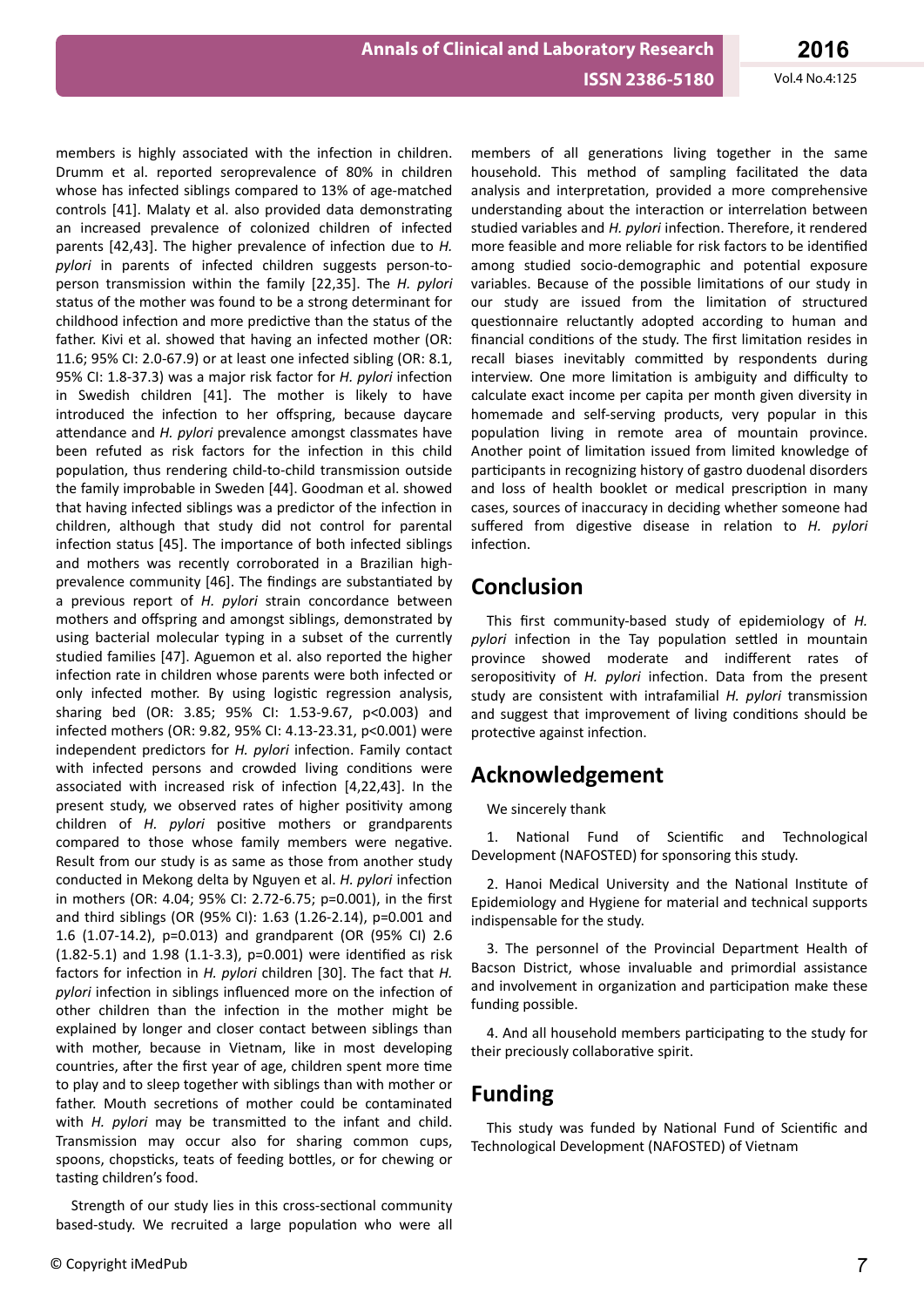## **References**

- 1. Torres J (2000) A comprehensive review of the natural history of Helicobacter pylori infection in children. Arch Med Res 31: 431-469.
- 2. Kandulski A, Selgrad M, and Malfertheiner P (2008) Helicobacter pylori infection: a clinical overview. Dig Liver Dis 40: 619-626.
- 3. Rothenbacher D (2000) Acquisition of Helicobacter pylori infection in a high-risk population occurs within the first 2 years of life. J Pediatr 136: 744-748.
- 4. Malaty HM (2002) Age at acquisition of Helicobacter pylori infection: a follow-up study from infancy to adulthood. Lancet 359: 931-935.
- 5. Rowland M (2006) Age-specific incidence of Helicobacter pylori. Gastroenterology 130: 65-72.
- 6. Sabbi T, De Angelis P, Dall'Oglio L (2008Helicobacter pylori infection in children: management and pharmacotherapy. Expert Opin Pharmacother 9: 577-585.
- 7. Delport W, van der Merwe SW (2007) The transmission of Helicobacter pylori: the effects of analysis method and study population on inference. Best Pract Res Clin Gastroenterol 21: 215-236.
- 8. Replogle ML (1995) Biologic sex as a risk factor for Helicobacter pylori infection in healthy young adults. Am J Epidemiol 142: 856-863.
- 9. Rheinlander T (2010) Hygiene and sanitation among ethnic minorities in Northern Vietnam: does government promotion match community priorities? Soc Sci Med 71: 994-1001.
- 10. Central Popula on and Housing Census Steering Committee (2010) The 2009 Viet Nam Popula on and Housing Census: Major Findings.
- 11. Hoang TT (2005) Seroprevalence of Helicobacter pylori infection in urban and rural Vietnam. Clin Diagn Lab Immunol 12: 81-85.
- 12. Nguyen VB (2006) Intra-familial transmission of Helicobacter pylori infection in children of households with multiple generations in Vietnam. Eur J Epidemiol 21: 459-463.
- 13. Nguyen BV (2006) Prevalence of and factors associated with Helicobacter pylori infection in children in the north of Vietnam. Am J Trop Med Hyg 74: 536-539.
- 14. Xuan T, Long, Minh LT, Nguyen VB (2007) Epidemiological features of Helicobacter pylori infec on in children of ve di erent minority ethnics in a mountainous village. J Med Res 55: 146-153.
- 15. Le T, Nguyen VB, Hoang MH, Ngo VT, Hoang TH (2012) Risk factors for Helicobacter pylori infec on among children of 3 minority ethnics in central highland in 2011. J Med Res 79: 171-178.
- 16. Hoang TT (2004) Enzyme-linked immunosorbent assay for Helicobacter pylori needs adjustment for the population investigated. J Clin Microbiol 42: 627-630.
- 17. Nguyen TAX, Nguyen VB (2007) Epidemiological features of Helicobacter pylori infec on in a rural central village. J Med Res 332: 621-629.
- 18. Okuda M (2007) Helicobacter pylori colonization in the first 3 years of life in Japanese children. Helicobacter 12: 324-327.
- 19. Vanderpas J (2014) Follow-up of Helicobacter pylori infection in children over two decades (1988-2007): persistence, relapse and acquisition rates. Epidemiol Infect 142: 767-775.
- 20. Zhang Y, Li JX (2012) Investigation of current infection with Helicobacter pylori in children with gastrointestinal symptoms. Zhongguo Dang Dai Er Ke Za Zhi 14(9): 675-677.
- 21. de Martel C, Parsonnet J (2006) Helicobacter pylori infection and gender: a meta-analysis of population-based prevalence surveys. Dig Dis Sci 51: 2292-2301.
- 22. Lin DB (2007) Seroprevalence of Helicobacter pylori infection among schoolchildren and teachers in Taiwan. Helicobacter 12: 258-264.
- 23. Malaty HM (1996) Prevalence of Helicobacter pylori infection in Korean children: inverse relation to socioeconomic status despite a uniformly high prevalence in adults. Am J Epidemiol 143: 257-262.
- 24. Jimenez-Guerra F, Shetty P, Kurpad A (2000) Prevalence of and risk factors for helicobacter pylori infection in school children in mexico. Ann Epidemiol 10: 474.
- 25. Yucel O (2014) Prevention of Helicobacter pylori infection in childhood. World J Gastroenterol 20: 10348-10354.
- 26. Bures J (2012) Significant decrease in prevalence of Helicobacter pylori in the Czech Republic. World J Gastroenterol 18: 4412-4418.
- 27. Oona M (2004) Helicobacter pylori infection in children in Estonia: decreasing seroprevalence during the 11-year period of profound socioeconomic changes. Helicobacter 9: 233-241.
- $28.$  Tkachenko MA (2007) Dramatic changes in the prevalence of Helicobacter pylori infection during childhood: a 10-year followup study in Russia. J Pediatr Gastroenterol Nutr 45: 428-432.
- 29. Olmos JA, Rios H, Higa R (2000) Prevalence of Helicobacter pylori infection in Argentina: results of a nationwide epidemiologic study. Argentinean Hp Epidemiologic Study Group. J Clin Gastroenterol 31: 33-37.
- 30. Alborzi A (2006) Prevalence of Helicobacter pylori infection in children (south of Iran). Diagn Microbiol Infect Dis 54: 259-261.
- 31. Nguyen BV (2015) Epidemiology of Helicobacter pylori infection in Kinh and Khmer children in Mekong Delta, Vietnam. Ann Clin Lab Res 1-8.
- 32. Abebaw W, Kibret M, Abera B (2014) Prevalence and risk factors of H. pylori from dyspeptic patients in northwest Ethiopia: a hospital based cross-sectional study. Asian Pac J Cancer Prev 15: 4459-4463.
- 33. Ertem D, Harmanci H, Pehlivanoglu E (2003) Helicobacter pylori infection in Turkish preschool and school children: role of socioeconomic factors and breast feeding. Turk J Pediatr 45: 114-122.
- 34. Chak E, Rutherford GW, Steinmaus C (2009) The role of breastfeeding in the prevention of Helicobacter pylori infection: a systematic review. Clin Infect Dis 48: 430-437.
- 35. Kivi M (2005) Helicobacter pylori status in family members as risk factors for infection in children. Epidemiol Infect 133: 645-652.
- 36. Jafar S (2013) Prevalence of helicobacter pylori infection in children, a population-based cross-sectional study in west iran. Iran J Pediatr 23: 13-18.